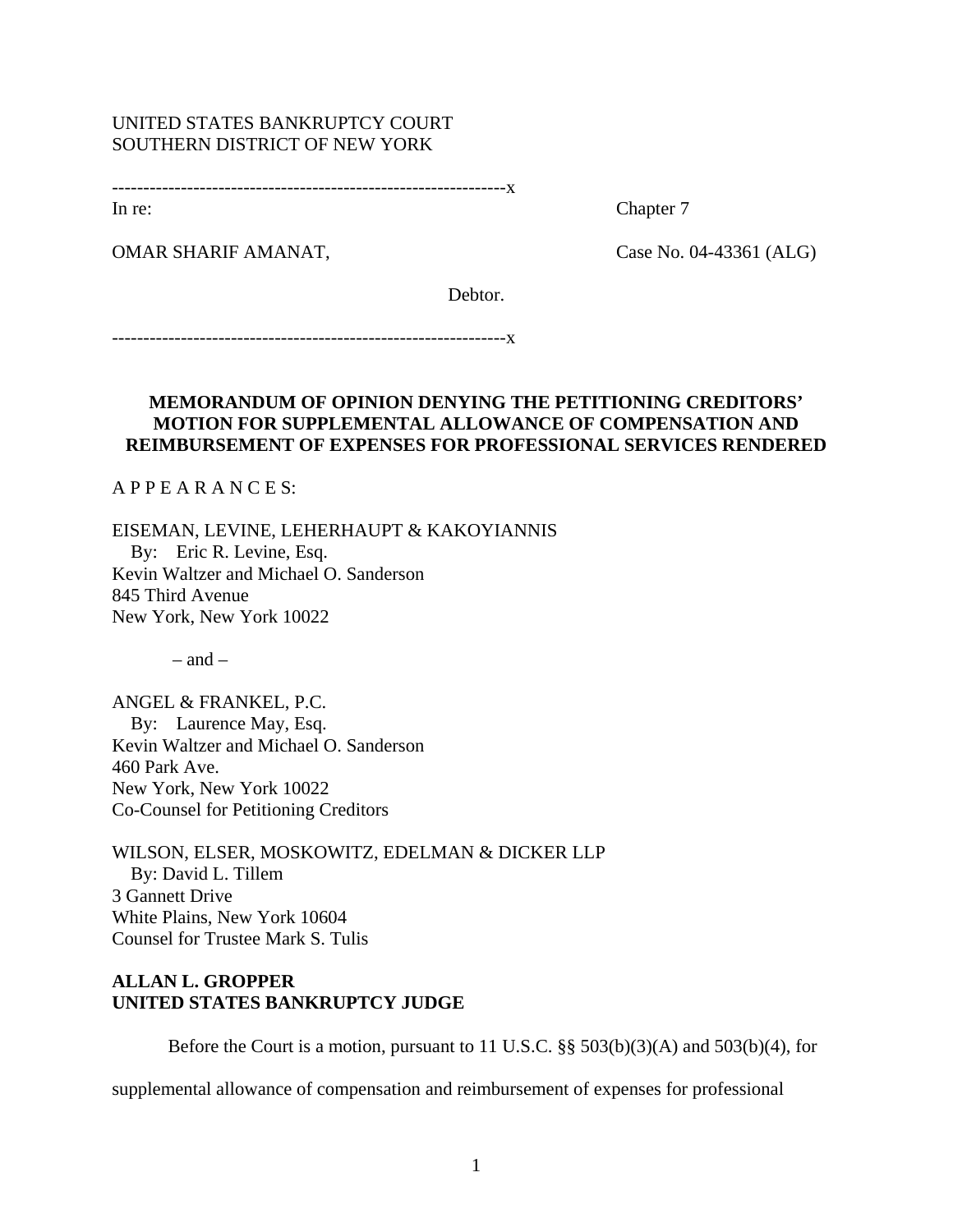services filed by petitioning creditors, Kevin Waltzer and Michael O. Sanderson (the "Petitioning Creditors").

On April 12, 2005, this Court entered an order granting the Petitioning Creditors' unopposed request for fees and expenses incurred in connection with the preparation, filing and adjudication of the involuntary petition and the related motion for appointment of an interim trustee. The Petitioning Creditors now seek an additional allowance of \$45,504.25 in attorney's fees and \$2,273.52 in expenses, for a total of \$47,777.77, incurred largely in connection with an appeal from the order for relief taken by debtor Omar Sharif Amanat (the "Debtor"). The Petitioning Creditors contend that they should be compensated for their fees and expenses because the Chapter 7 Trustee failed to file an appellate brief within the time period provided by Fed. R. Bankr. P. 8009 and their counsel filled the void, filed the necessary brief, and thereby assertedly prevented the order for relief from being vacated.

The Trustee contends that the Petitioning Creditors are not entitled to attorney's fees and expenses on two grounds. First, having previously declined the Trustee's offer that their counsel be retained by the Trustee under 11 U.S.C. § 327 to defend the appeal, Petitioning Creditors cannot avoid, at this time, the requirements of that section by claiming that the legal services rendered fall within the scope of §§ 503(b)(3)(A) and 503(b)(4). Second, while the Trustee did not file an opposition brief on the appeal by its original due date, he did enter into a stipulation with the Debtor extending his time to file the brief. This stipulation was never "so ordered" by the District Court, presumably because Petitioning Creditors' counsel submitted a brief to the District Court and rendered the stipulation moot. In any event, the Trustee alleges that the Petitioning Creditors were volunteers whose services, however well-intentioned, were never required.

2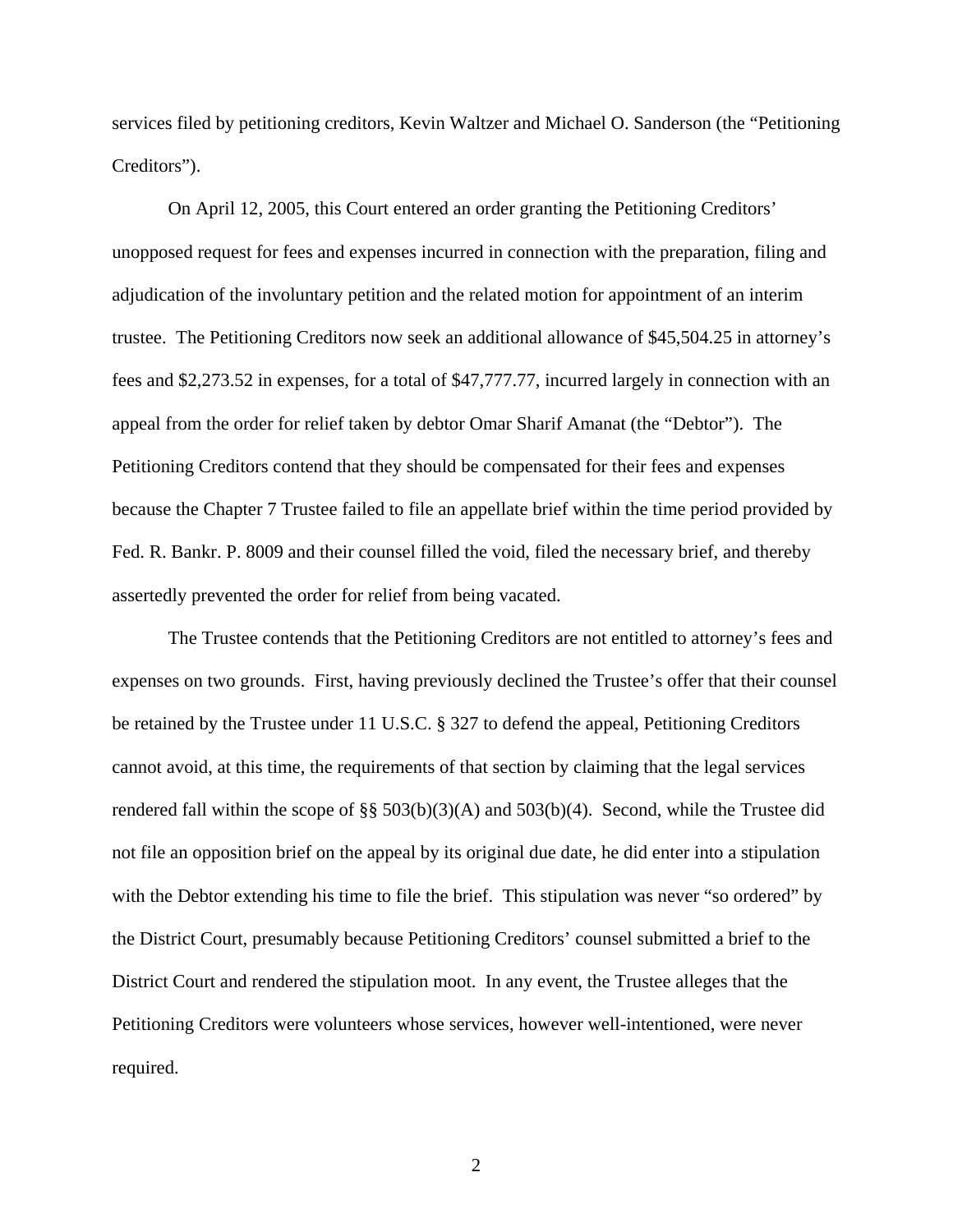For the reasons stated below, the Petitioning Creditors' motion is denied.

## **BACKGROUND**

On November 9, 2004, Jeffry Malonda ("Malonda") filed an involuntary Chapter 7 bankruptcy petition against the Debtor pursuant to § 303 of the Bankruptcy Code. The Petitioning Creditors thereafter filed joinders. On November 29, 2004, the Debtor filed an answer to the involuntary petition in which he denied the standing of the Petitioning Creditors to file the involuntary petition, contended that the Petitioning Creditors were not eligible petitioners under 11 U.S.C. § 303 and asserted that he was paying his debts as they became due. This Court entered an order for relief on January 28, 2005, *In re Amanat*, 321 B.R. 30 (Bankr. S.D.N.Y. 2005), and the Trustee was appointed permanent Trustee.<sup>1</sup> The Debtor appealed the order for relief to the United States District Court for the Southern District of New York by notice of appeal dated February 4, 2005 and an amended notice dated February 25, 2005.

On April 6, 2005, the Trustee contacted the firms that had served as counsel to the Petitioning Creditors and offered to retain one of the firms as counsel to defend the appeal. Both firms declined the offer because they perceived a conflict of interest arising from the Trustee's decision to challenge Waltzer's \$6.6 million judgment against the Debtor. $^2$  The Trustee accepted their decision and contacted the Debtor to obtain an extension of time to file his brief in opposition to the appeal.

 $\overline{a}$ 

 $1$  In the interim, alleging that the Debtor was dissipating and secreting his assets, Petitioning Creditors moved for the appointment of an interim trustee. By order dated December 6, 2004, the Court authorized the appointment of an interim trustee pursuant to 11 U.S.C. § 303(g). The Trustee was appointed as an interim trustee on December 7, 2004. The record of the hearing on the appointment of an interim trustee was included as part of the record on the trial of the § 303 issues.

 $2$  In January 2003, Waltzer had filed suit against the Debtor and his company, MarketXT Holdings Corp. ("Holdings"), in the New York Supreme Court, alleging, *inter alia*, that the defendants had fraudulently induced him to sell his interest in Holdings by representing that the business was in decline, when, in fact, the company was shortly sold thereafter for substantial sums. In March 2004, a special referee on inquest awarded Waltzer \$4.8 million exclusive of pre-judgment interest and costs against the Debtor and Holdings. Waltzer docketed the judgment, then worth \$6.5 million, on October 5, 2004 and was in the process of attempting to enforce his judgment when the involuntary petition was filed. *In re Amanat*, 321 B.R. at 33-34.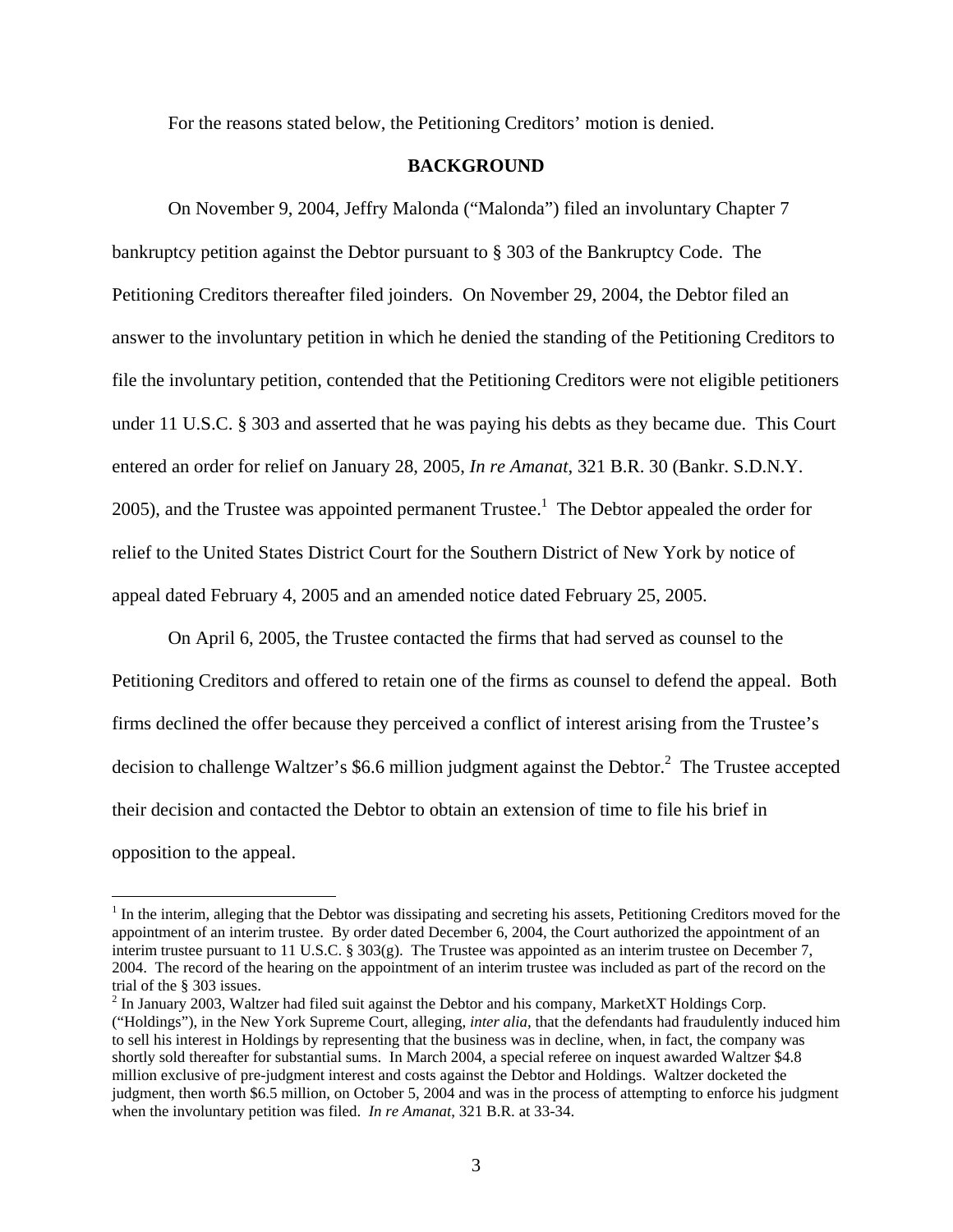The Trustee and the Debtor entered into a stipulation dated May 19, 2005 to extend the time for the Trustee to file his brief on appeal. By letter to District Judge Casey dated May 20, 2005, the Trustee requested that the Judge "so order" the stipulation, asserted that counsel for the Debtor and the Trustee were discussing a possible resolution of the appeal and added that even if the appeal could not be resolved, the Debtor had agreed that the Trustee could receive an extension of time. On the same day, the last day for answering, the Petitioning Creditors filed a brief in opposition to the appeal. At that point, District Judge Casey had not "so ordered" the stipulation, and the Trustee determined that it would be prudent to withdraw his application for an extension of time to file a brief because the Petitioning Creditors' brief already on file set forth the arguments the Trustee would have made. The appeal was eventually dismissed by the District Court on the Debtor's default, and this case is being administered by the Trustee.

#### **DISCUSSION**

The instant motion is based on 11 U.S.C. § 503(b), which (as applicable in this case filed prior to the 2005 amendments) provides in relevant part:

> After notice and a hearing, there shall be allowed, administrative expenses, other than claims allowed under section 502(f) of this title, including –

> > \* \* \*

(3) the actual, necessary expenses, other than compensation and reimbursement specified in paragraph (4) of this subsection, incurred by –

(A) a creditor that files a petition under section 303 of this title;

 $\begin{array}{ccc} \ast & \ast & \ast \end{array}$ 

(4) reasonable compensation for professional services rendered by an attorney or an accountant of an entity whose expense is allowable under paragraph (3) of this subsection, based on the time, the nature, the extent, and the value of such services, and the cost of comparable services other than in a case under this title, and reimbursement for actual, necessary expenses incurred by such attorney or accountant.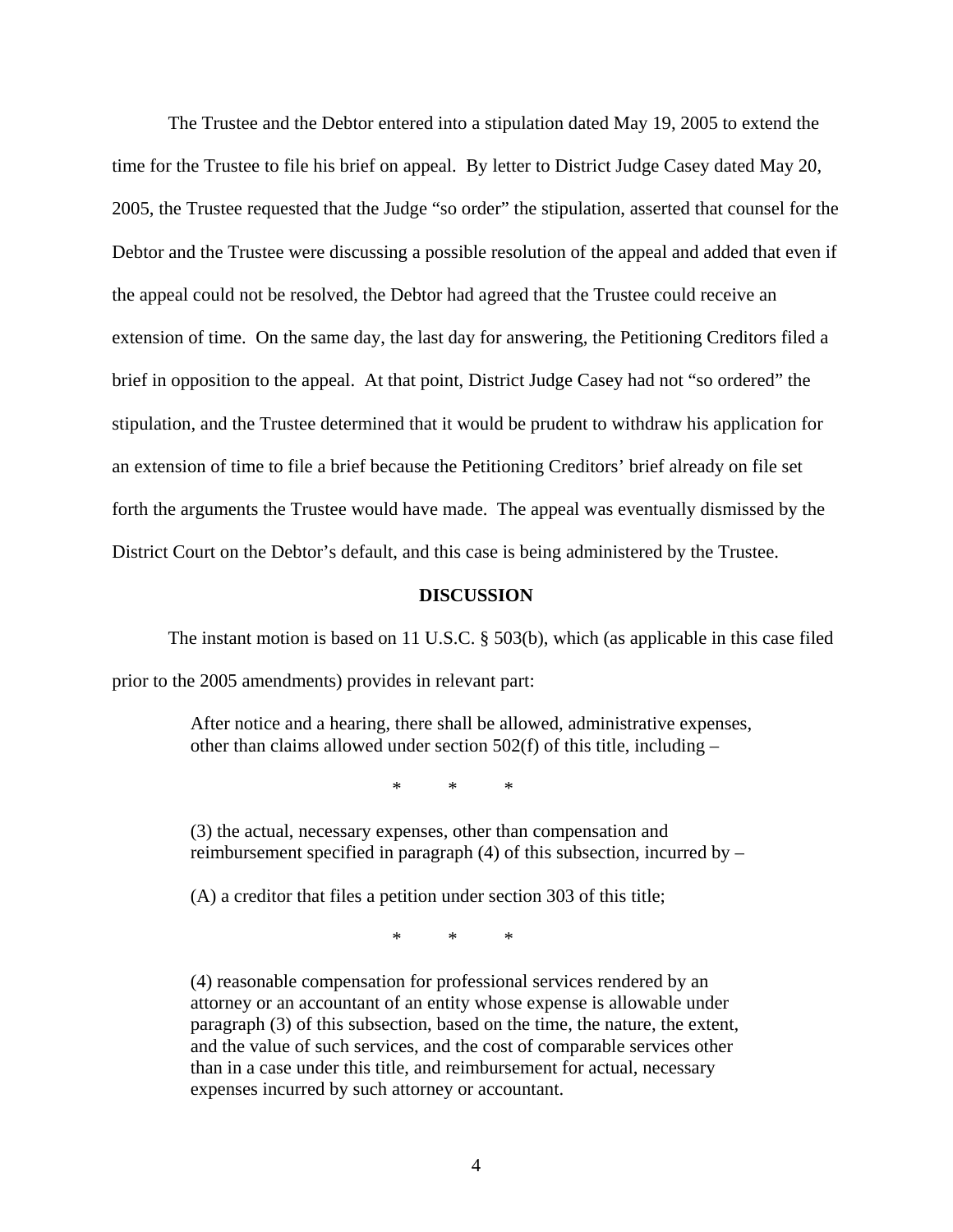Section 503(b)(4) provides compensation for professional services rendered by an attorney for an entity whose expenses are allowable under § 503(b)(3). *In re Alfred M. DeCarbo*, 152 B.R. 44, 45 (Bankr. Pa. 1993).

Sections 503(b)(3)(A) and 503(b)(4) derive from § 64b of the Bankruptcy Act of 1898. Section 64b identified priority claims and provided, in relevant part:

> The debts to have priority, except as herein provided, and to be paid in full out of bankrupt estates, and the order of payment shall be ... (3) the cost of administration, including ... one reasonable attorney's fee, for the professional services actually rendered, irrespective of the number of attorneys employed, to the petitioning creditors in the involuntary cases.<sup>3</sup>

Two Second Circuit cases addressed the scope of attorney's fees under § 64b(3). *In re Diamond Fuel Co.*, 6 F.2d 773, 775 (2d. Cir. 1925); *In re Consolidated Factors Corp.*, 59 F.2d 193, 194 (2d Cir. 1932). In *Diamond Fuel Co.*, the initial petitioning creditors requested \$30,909.59 in attorney's fees and expenses for services rendered from the filing of the original involuntary petition to the successful prosecution of the case in the District Court, the Court of Appeals, and the Supreme Court. *Diamond Fuel Co.*, 6 F.2d at 775. The referee awarded \$12,500, which the District Court increased to \$13,500, to be shared by counsel for the initial petitioners and counsel for other petitioners who had joined the proceedings months later. The only question analyzed by the Circuit Court was whether the intervening creditors could share in the award, and the Court held they could not. It otherwise affirmed the award of \$13,500 out of the requested \$30,909.59 in fees and expenses, but it did not explain whether the amount awarded compensated the attorneys for work on the involuntary petition alone or included fees for work

 $\overline{a}$ 

<sup>&</sup>lt;sup>3</sup> Section 64 of the Bankruptcy Act of 1898 was amended by the Chandler Act, and former  $\S$  64b(3) was recodified as § 64a(1). Act of June 22, 1938, ch. 575, § 64a(1), 52 Stat. 874 (repealed 1978). The substantive language of §  $64a(1)$  was identical to the language of former §  $64b(3)$ .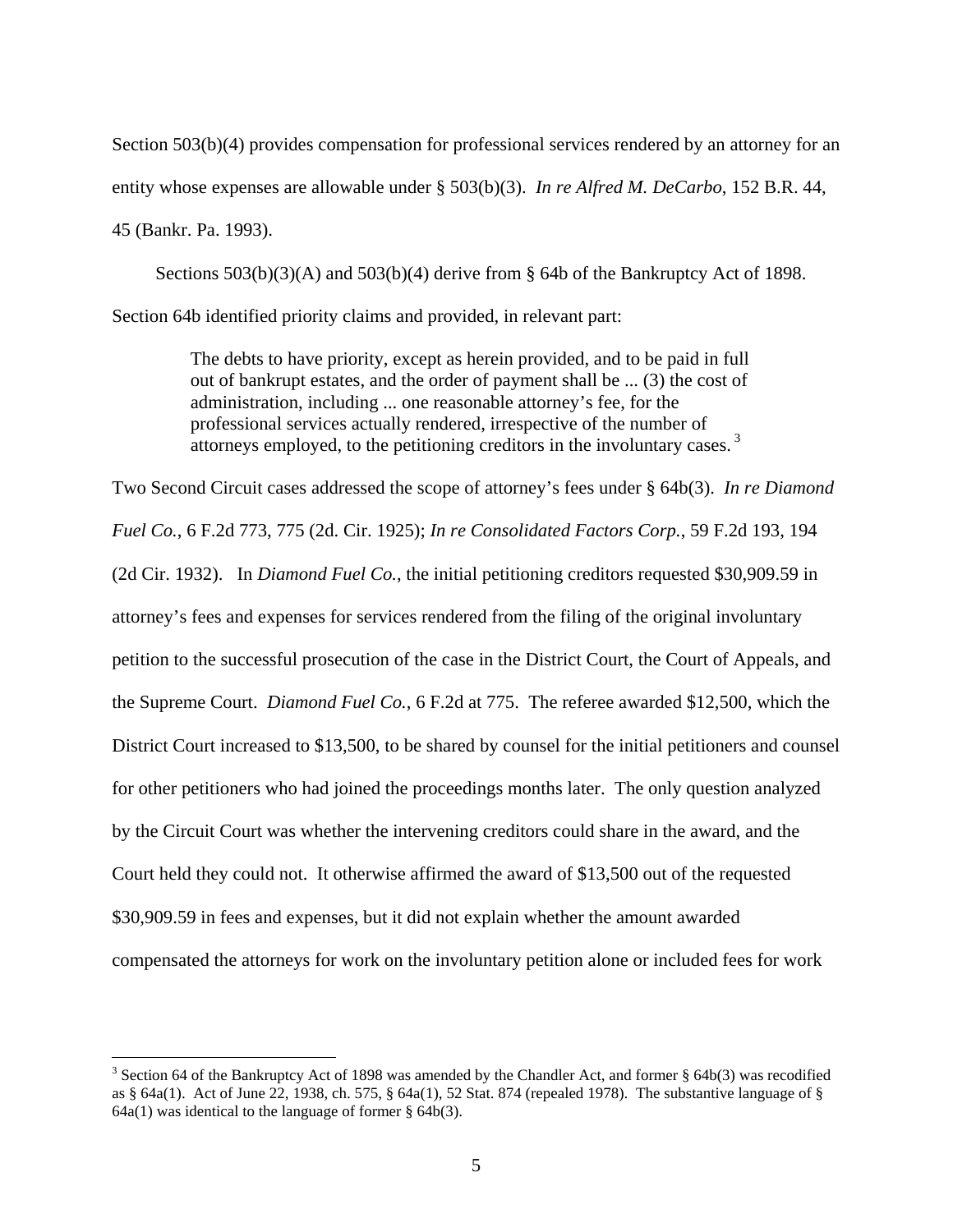on any of the appeals. *Id*. at 778-79. 4

 In *Consolidated Factors Corp*., the Second Circuit clarified any ambiguity in *Diamond Fuel Co.* and strictly construed § 64b(3). Both the majority and dissenting opinions held that § 64b(3) covered fees incurred only in connection with the filing of the petition, and the Court disallowed fees incurred after the appointment of a trustee, including fees incurred in opposing the appointment of a receiver and in protecting and liquidating assets during the interim between the filing of the petition and the election of the trustee. *Consolidated Factors Corp*., 59 F.2d at 194-95.<sup>5</sup> Other courts were similarly strict in limiting compensation under  $\S$  64b(3) of the Bankruptcy Act to "professional services rendered in procuring an adjudication." *Calhoun v. Stratton*, 61 F.2d 302, 303 (6th Cir. 1932).

 The wording of § 503(b)(3) of the Bankruptcy Code is substantially similar to that of the prior law, except for the omission of a reference to "one" attorney. See *In re Sierra Pac. Broadcasters v. Solot*, 185 B.R. 575, 578 n.8 (9th Cir. B.A.P. 1995) (Section 64a(1), the 1938 recodification of § 64b(3), and § 503(b) are "virtually identical.").<sup>6</sup> Since the enactment of the 1978 Bankruptcy Code, courts in this Circuit have construed §§ 503(b)(3)(A) and 503(b)(4) in a manner that is consistent with prior authority. The Court in *In re Seatrain Lines, Inc.*, 21 B.R. 194, 196 (Bankr. S.D.N.Y. 1982), held that compensation could only be awarded to the extent that services rendered "directly relate[d] to the preparation and filing of the involuntary petition."

<sup>&</sup>lt;sup>4</sup> As a consequence of the Court's failure to explain what services were covered by the award, a later Court assumed that *Diamond Fuel Co*. stands for the proposition that fees for sustaining an adjudication of bankruptcy on appeal were allowable under § 64b(3). See *In re On Tour, LLC*, 276 B.R. 407, 413-14 (Bankr. D. Md. 2002).

<sup>&</sup>lt;sup>5</sup> The Court is aware that Judge Manton was the author of this opinion, but Judges Swan and Chase concurred in the Court's narrow reading of § 64b(3). Judge Swan dissented as to the disallowance of an award for some of the services performed before the date the trustee was appointed, but he agreed there could be no award for services in connection with opposing the appointment of a receiver, stating, "However meritorious the appellees' conduct in avoiding for the estate the expense of a receiver, and however beneficial their services in performing work for which the attorney for a receiver might have received an allowance, the Bankruptcy Act precludes an allowance for such services to the attorneys for the petitioning creditors." *Consolidated Factors Corp*., 59 F.2d at 195 (Swan, C.J., dissenting).

<sup>6</sup> The legislative history confirms that no change was intended. 4 *Collier on Bankruptcy*, ¶ 503.LH[1][a] (15th ed. rev. 2005).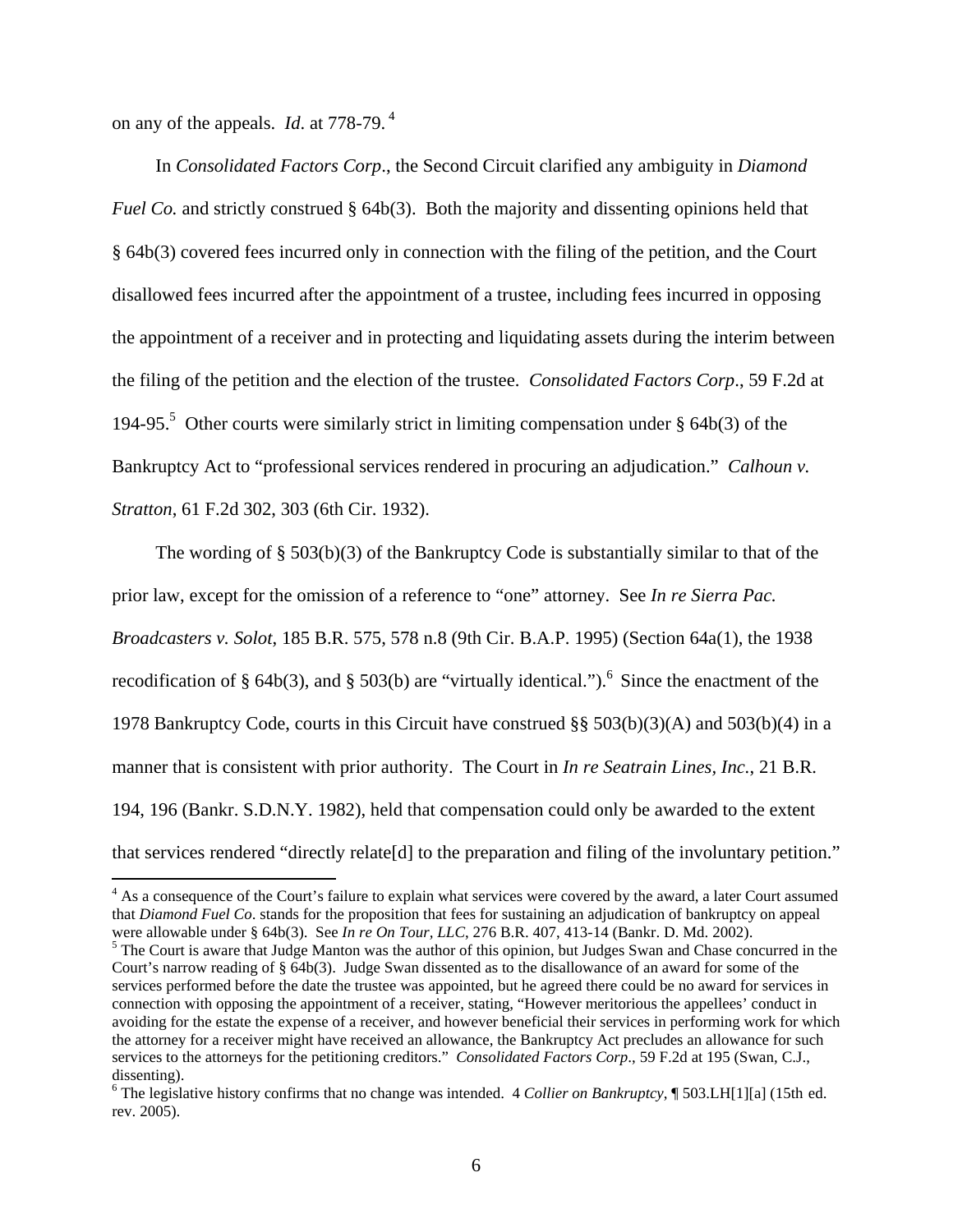In *In re Crazy Eddie, Inc*., 120 B.R. 273, 278 (Bankr. S.D.N.Y. 1982), the Court read "filing" to include "adjudicating" the petition and concluded that "the more reasoned approach…is to allow fees and costs incurred by petitioning creditors for work directly related to the preparation of the petition, and if there is opposition, to reasonable and necessary efforts to pursue a petition to a successful conclusion by entry of the order for relief." The Court in *Crazy Eddie* thus granted the petitioning creditors attorney's fees for work done beyond the preparation and filing of the involuntary petition, including the preparation of opposition to a motion for dismissal and sanctions, even though the involuntary case was eventually mooted when the debtor filed voluntary Chapter 11 cases for itself and thirty-nine of its subsidiaries. *Crazy Eddie, Inc.*, 120 B.R. at 275-76. In any event, there is no authority in this Circuit awarding fees incurred for activities that extend beyond the entry of an order for relief.<sup>7</sup>

 Cases outside the Second Circuit, generally, have taken the approach of *Crazy Eddie* and have permitted reimbursement of expenses incurred in connection with adjudication of the petition. *In re On Tour, LLC*, 276 B.R*.* at 415; *In re Hanson Industries*, *Inc.* 90 B.R. 405, 410 (Bankr. Minn. 1988); *In re Westek Ga., LLC*, 317 B.R. 567, 570 (Bankr. M.D. Ga. 2004); *In re Indian Motorcycle Apparel and Accessories Co., Inc.*, 174 B.R. 659, 663 (Bankr. D. Mass. 1994). In *In re On Tour, Inc.*, the Court allowed some subsequent fees during the period after adjudication and prior to the conversion of the case and appointment of a Chapter 11 trustee, but the Court there emphasized that there was no functioning trustee acting to protect creditors. *Collier* concludes, "Entry of the order for relief acts as a cut-off point for the assertion of an administrative claim based on commencement of an involuntary case." 4 *Collier on Bankruptcy* ¶ 503.10[2][b] (15th ed. 2002), citing *Indian Motorcycle Apparel and Accessories Co., Inc.*, 174

 $\overline{a}$ 

<sup>7</sup> This Court implicitly adhered to the reading of §§ 503(b)(3)(A) and 503(b)(4) in *Crazy Eddie* when it granted the Petitioning Creditors' unopposed request for allowance of professional fees and expenses incurred in connection with the adjudication of the involuntary petition and the related motion for the appointment of an interim trustee.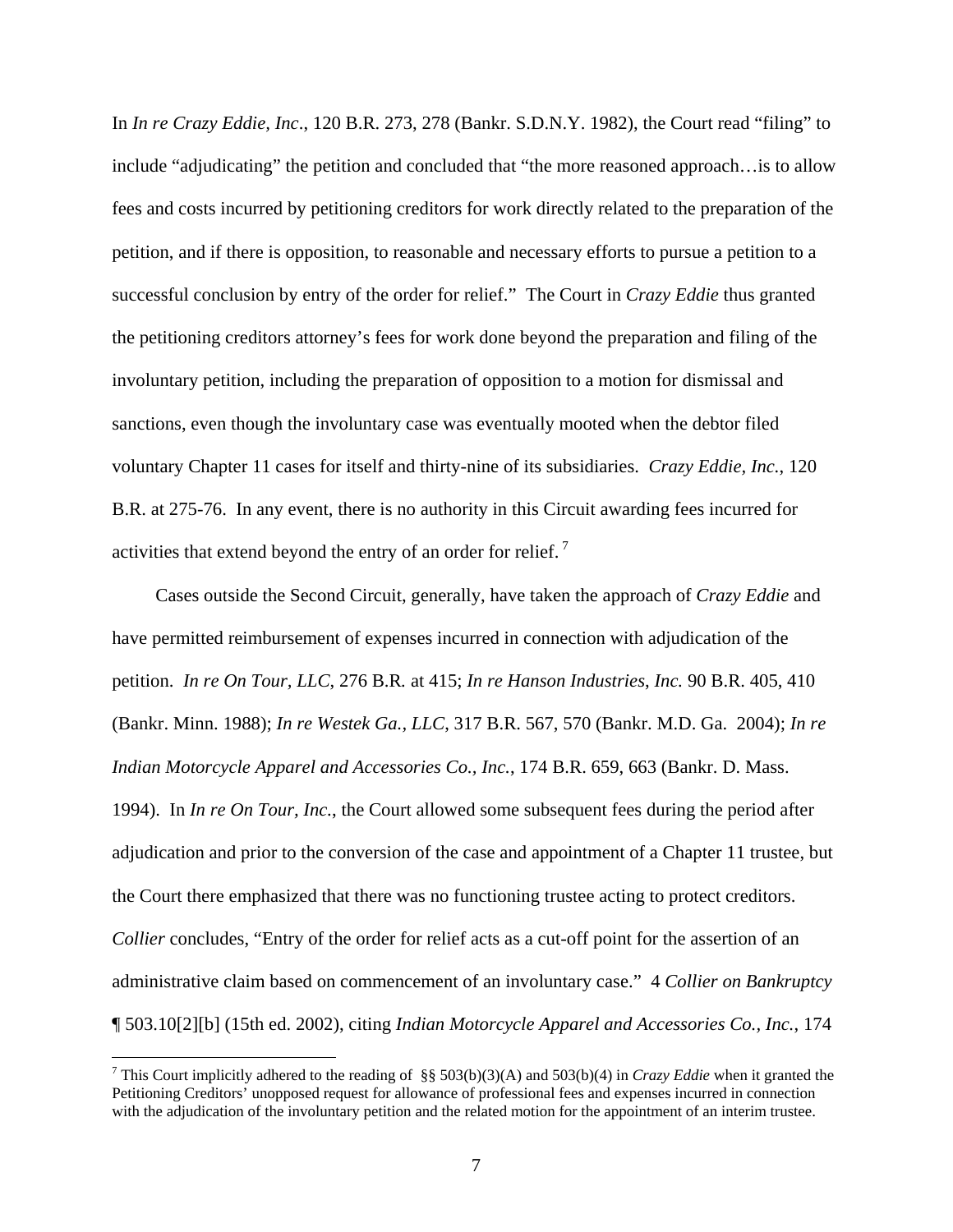B.R. at 663*.*

 The only contrary authority cited by the Petitioning Creditors is *In re Klein,* 328 B.R. 597, 599 (Bankr. M.D. Fla. 2005). In *Klein*, the Court awarded attorney's fees to a petitioning creditor's attorney for time spent reviewing the trustee's motion to compel the debtor's cooperation and for other activities undertaken to assist the trustee after the entry of the order for relief. *Klein,* 328 B.R. at 599. The Court initially noted that such services ordinarily would not be compensable, but nonetheless, awarded the fees on the grounds that the attorney acted in good faith and the trustee accepted his services. *Id*.

 Even if this Court had discretion to award the fees, in spite of Second Circuit authority, the equitable grounds asserted by the Petitioning Creditors in this case are not compelling. The Trustee and the Debtor had a stipulation extending the Trustee's time to respond to the Debtor's appeal in place on the day the Petitioning Creditors filed their brief. It cannot be said, as Petitioning Creditors imply, that the Trustee was not performing his duties adequately and that the case was in danger of default. There was no clear need for the Petitioning Creditors to file a brief, and while helpful to the estate, their services were those of a volunteer.

 In their reply brief and in a subsequent letter to the Court, the Petitioning Creditors change course and, even though their motion was explicitly based on  $\S$ § 503(b)(3)(A) and 503(b)(4), cite § 503(b)(1) of the Bankruptcy Code as a source of judicial authority to grant them fees and expenses. Section  $503(b)(1)$  provides for allowance of "the actual, necessary costs and expenses" of preserving the estate…." The Petitioning Creditors cite miscellaneous cases, in which courts have awarded costs for preserving the estate, most of which do not involve legal fees and expenses.

Even if the Petitioning Creditors could change their position in their reply brief, their

8